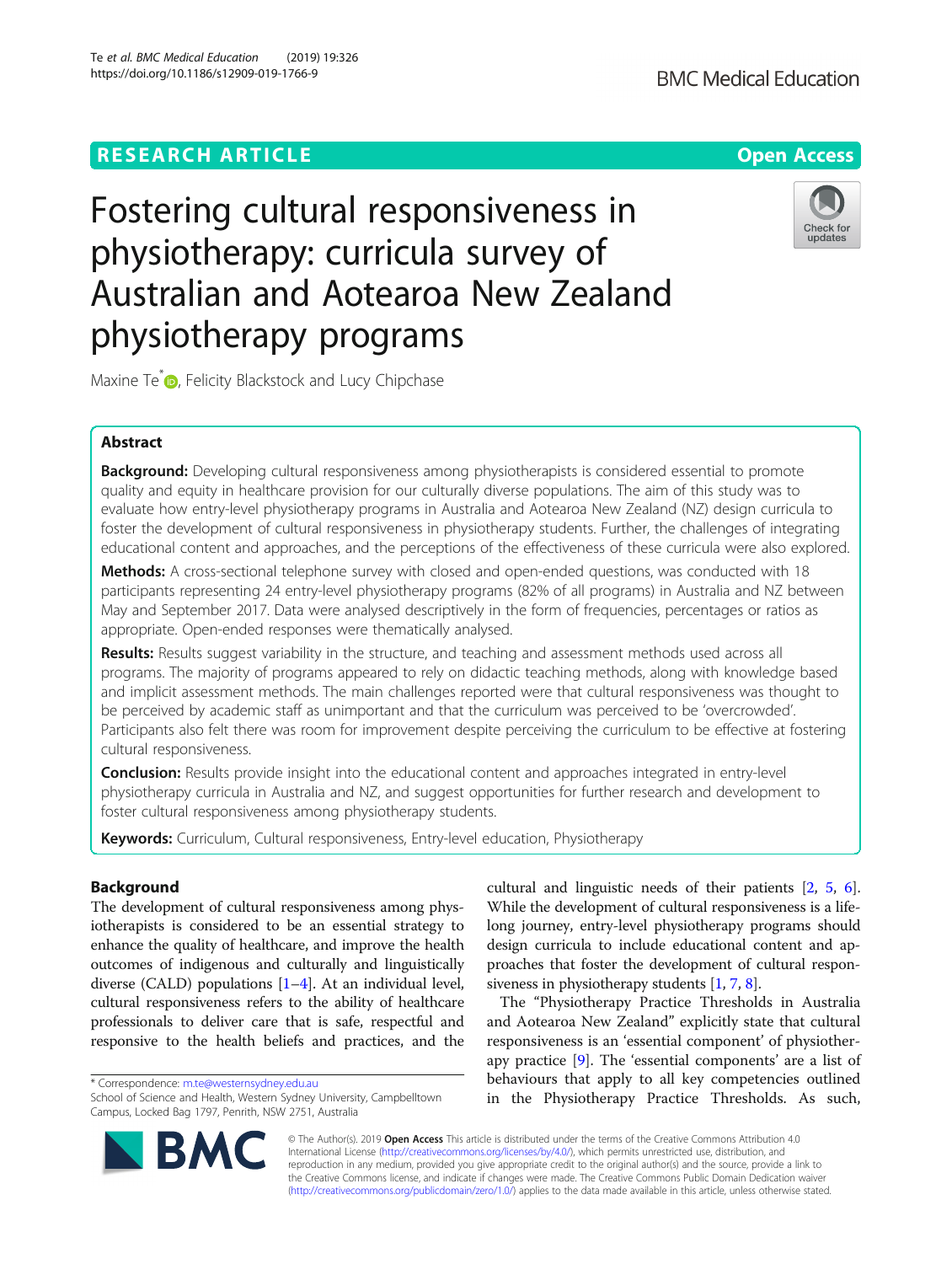physiotherapists in Australia and Aotearoa New Zealand (NZ) should always "consider each client as a whole, adopt client-centred and family/whānau focused (where relevant) approaches and prioritise cultural safety and cultural respect" [\[9](#page-10-0)]. This commitment to culturally responsive practice has been driven by government health policies and legislations that aim to reduce the health disparities experienced by Māori, Aboriginal and Torres Strait Islander peoples and people from CALD communities. In NZ, the founding document, Te Tiriti o Waitangi or the Treaty of Waitangi, underpins all legislation, policy, and practice to improve health outcomes for Māori people [\[10\]](#page-10-0). Additionally, the *Health Practitioners* Competence Assurance Act 2003 (NZ) requires that health regulatory authorities ensure registered health professionals are culturally responsive in their practices [[11\]](#page-10-0). In Australia, government policies, such as Closing the Gap and Australia's Multicultural Policy, aim to improve access, equity and health outcomes for people from Aboriginal and Torres Strait Islander and CALD communities, respectively [[12,](#page-10-0) [13\]](#page-10-0). To meet the boards' requirements, entry-level physiotherapy programs must include learning outcomes and assessment of the attainment of those outcomes, to ensure that their graduates can work safely, respectfully and autonomously in culturally diverse societies.

Published research exploring the development and exhibition of cultural responsiveness in physiotherapy is sparse. There is some evidence that suggests physiotherapists may not be culturally responsive. For example, a qualitative study by Lee et al. [\[14](#page-10-0)] reported that Australian physiotherapists had negative attitudes towards people from CALD communities, and tended to stereotype ethnocultural groups. Australian physiotherapists were also reported to hold negative perceptions about using interpreters and had misconceptions about communication with people with limited proficiency in English [[15](#page-10-0), [16](#page-10-0)]. These issues are recognised as factors that lead to culturally inappropriate care and have been identified as important areas that should be addressed by health professional education programs, such as physiotherapy [\[17](#page-10-0)–[20\]](#page-10-0).

To date, only one published study has explored the inclusion of educational content and approaches related to culture or cultural responsiveness in entry-level physiotherapy programs [[21](#page-10-0)]. This study was conducted in one state of the United States, and captured the status of the physiotherapy curricula 20 years ago, limiting the generalisability of results to current day teaching practices internationally [\[21\]](#page-10-0). Other studies evaluating educational content and approaches related to culture or cultural responsiveness in the curricula have been conducted in medicine, nursing or dentistry  $[22-34]$  $[22-34]$  $[22-34]$ . This work, conducted mainly in the United States, demonstrated that educational content and approaches related to culture or

cultural responsiveness were integrated into most curricula, with wide variation existing in content, teaching and assessment methods, and level of integration. Overall, these studies provide an understanding of how and whether health professional education programs appropriately design curricula to foster cultural responsiveness.

With little published about physiotherapy curricula, how and whether physiotherapy students are appropriately supported in developing cultural responsiveness is not known. Therefore, the purpose of this study was to evaluate how entry-level physiotherapy programs in Australia and NZ design curricula to foster the development of cultural responsiveness in physiotherapy students. This is particularly important given the indigenous populations and the increasing culturally diverse population in Australia and NZ [[35,](#page-11-0) [36\]](#page-11-0).

#### **Methods**

#### Study design

A descriptive, cross-sectional exploratory design was used. A semi-structured telephone interview, with closed and open-ended questions, was used for data collection. Telephone interviews were chosen as they have been demonstrated to have lower rates of missing responses compared to postal surveys [[37](#page-11-0), [38\]](#page-11-0). Ethics approval was granted from the University Human Research Ethics committee (Approval No: H11909).

#### Design of the Interview Guide

A focus group was used to facilitate the development of the interview guide and to ensure content validity [[39](#page-11-0)–[41](#page-11-0)]. The focus group provided a method to identify relevant and appropriate concepts to generate interview questions [[42](#page-11-0)]. Participants who had experience teaching material related to cultural responsiveness, and/or had experience in teaching or curriculum development in entry-level health profession programs in the tertiary education sector were invited to participate. Participants were recruited via email. Five academic staff from Western Sydney University consented to participate. Two participants were from health science with one specialising in education related to cultural competency. The other three participants were from health and physical education, paramedicine and physiotherapy.

The principal researcher (MT) facilitated the focus group. Questions asked during the focus group were designed to facilitate an in-depth exploration of the concepts, educational content, and approaches related to cultural responsiveness that would contribute to the generation of the interview questions. Relevant key elements such as educational approaches, assessment methods and content areas perceived important for developing cultural responsiveness, were also extracted from a literature search of survey studies investigating cultural responsiveness in other health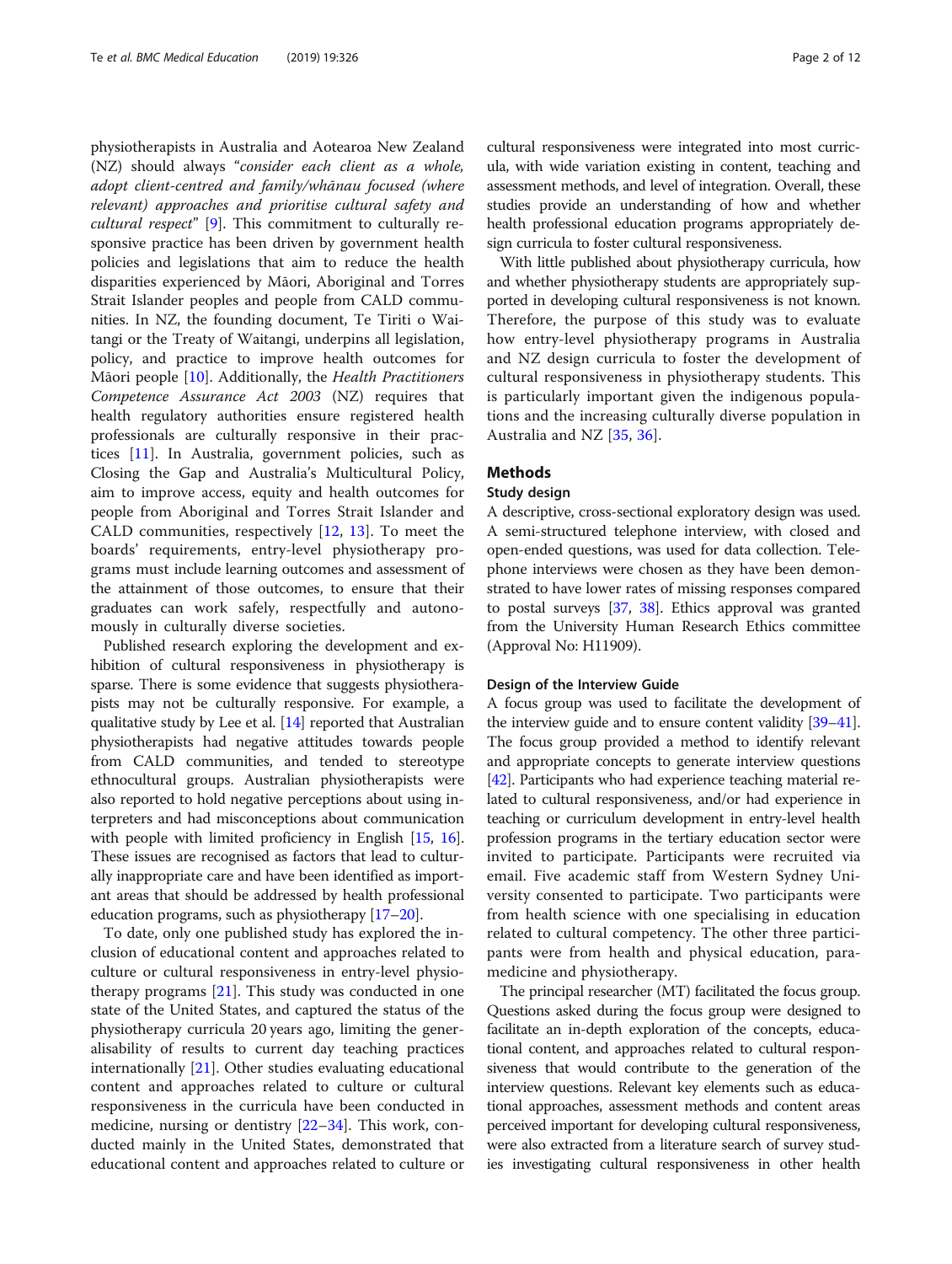profession programs to help guide the focus group discussion and question development. For example, the focus group was asked to describe how they integrated content related to culture or cultural responsiveness into their teaching or asked to list content areas that they considered important.

The data from the focus group was audio-recorded. The principal researcher (MT) transcribed, and analysed the data using an inductive approach to identify themes [[43\]](#page-11-0). After the themes and concepts were identified, a draft interview guide was developed. Questions in the draft interview guide were also modelled using previous surveys of curricula identified in the literature [[22,](#page-10-0) [26](#page-11-0)– [29,](#page-11-0) [31](#page-11-0)]. The initial draft of the interview guide was reviewed by the research team to ensure appropriate wording, spelling, format sequencing, and that the questions were relevant to the aims of the study. Slight changes to wording were made to enhance the clarity and comprehensibility of the questions. Due to the small participant response pool, the interview guide was pilot tested with an academic from the physiotherapy department at the lead institution to ensure clarity, correct interpretation of questions, and assess completion time. The final interview guide contained nine structured, closed-ended questions about the integration of content related to culture or cultural responsiveness in the curriculum, and two open-ended questions. The first open-ended question was about the perceived challenges to integrating educational content and approaches related to culture or cultural responsiveness, and the second about their perceptions of the effectiveness of the curricula in fostering cultural responsiveness (see Additional file [1](#page-10-0) for the final interview guide).

#### Data collection

Twenty-nine physiotherapy programs in 21 universities were identified from the listings of accredited programs of study found on the Physiotherapy Board of Australia, and the Physiotherapy Board of New Zealand websites, accessed at the beginning of 2017 ([http://www.physiotherapyboard.](http://www.physiotherapyboard.gov.au) [gov.au;](http://www.physiotherapyboard.gov.au) <https://www.physioboard.org.nz>). Every university that enrolled students in an entry-level physiotherapy degree in Australia or New Zealand was invited to participate. A letter of invitation was emailed to the discipline lead for physiotherapy. If the discipline lead agreed to participate but was not the most appropriate person to complete the interview, he or she was requested to nominate another academic staff member in their school/department. There were no eligibility criteria for participating in this study due to the variability of staff roles and/or responsibilities across different programs. As such, programs may or may not have specific staff in the department involved in curriculum development for fostering cultural responsiveness. A letter of invitation was then sent via email to this academic staff.

Informed and written consent was obtained from the discipline lead or nominated academic staff prior to data collection. A copy of a blank interview guide was also emailed to each participant before the interview to allow them time to collect any relevant material (Additional file [1](#page-10-0)). Participants were provided with flexibility in how they collected the information. Generally, participants were expected to gather information from academic staff responsible for teaching into the physiotherapy program or refer to learning guides on subjects offered in the course. All telephone interviews were audio-taped and transcribed verbatim by the principal researcher (MT). The written transcripts were cross checked against each audiotape for accuracy.

#### Analysis

Closed-ended questions with ordinal or nominal responses were entered and coded in numerical format on a Microsoft Excel spreadsheet. Data were analysed descriptively in the form of frequencies, percentages or ratios as appropriate.

Open-ended responses were analysed inductively using qualitative thematic analysis [\[43](#page-11-0)]. First, transcribed data was read and re-read to allow familiarisation of the data, and any comments were written down during this phase. The initial coding of the transcript was carried out by the principal researcher (MT). All coded extracts were printed and cut out, and organised into meaningful groups. Coded extracts were then refined and categorised into themes. A codebook was then developed [[44,](#page-11-0) [45](#page-11-0)]. One research team member (LC) who was not involved in data collection and the initial stages of data analysis independently coded 20% of the data using the codebook. Discrepancies related to the coding structure were discussed, codes were added, combined or deleted and the codebook was then revised [\[46](#page-11-0), [47\]](#page-11-0). The data were independently coded again and results compared. This process was repeated until all inconsistencies were addressed and an agreement was reached on all coded data. The principal researcher (MT) then recoded all the data independently. Memo writing of the coding and analysis processes was performed throughout [\[48\]](#page-11-0). Member checking of the themes was also conducted to ensure the validity of the findings and interpretations [[49\]](#page-11-0). All participants were provided with a written summary of the themes to review and were asked to confirm whether the themes represented their perceptions [[50\]](#page-11-0). Two of the 18 participants responded, and no changes were required.

# Results

Eighteen universities agreed to participate in the study (86% response rate) and data was collected for 24 entrylevel physiotherapy programs (82% of all physiotherapy programs in Australia and NZ). Demographic data for the types of programs and the number of programs that participated in this study are outlined in Table [1](#page-3-0).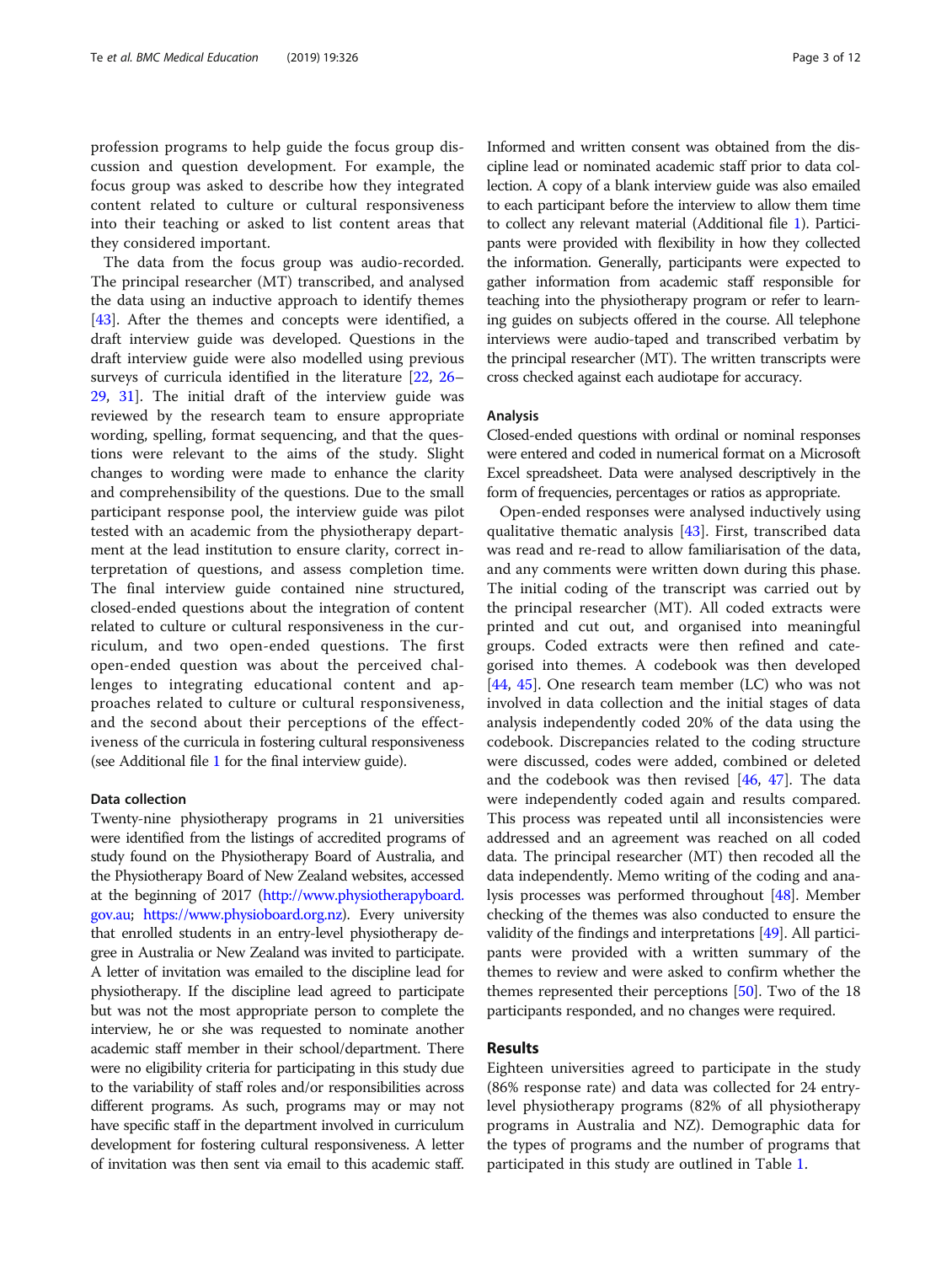<span id="page-3-0"></span>Table 1 Demographics of entry-level physiotherapy programs in Australia and Aotearoa New Zealand

| Program Type                         | Duration of<br>Programs   | Postgraduate<br>Program <sup>a</sup> | Number of Program<br>Types in this Study <sup>b</sup> |
|--------------------------------------|---------------------------|--------------------------------------|-------------------------------------------------------|
| Bachelors                            | 4 years                   | <b>No</b>                            | 14 (88%)                                              |
| Bachelors/Masters<br>(double degree) | 4 or 5 years <sup>c</sup> | No                                   | 2 (100%)                                              |
| Graduate Entry<br>Masters            | 2 years                   | Yes                                  | 6(75%)                                                |
| <b>Extended Masters</b>              | 2 or 3 years <sup>c</sup> | Yes                                  | 2(67%)                                                |

<sup>a</sup>Requires a bachelor degree qualification in a related health or medical science area to enrol into the program

<sup>b</sup>Percentages (%) represent the response rate for each type of program offered in Australia and NZ at the time of data collection

<sup>c</sup>Year variations are due to differences in university course structures. For example, semesters or trimesters

#### Program structure

In two out of 24 entry-level programs, content related to culture or cultural responsiveness was integrated into the curriculum as a stand-alone subject, while 15 programs reported content to be integrated across the curriculum in a number of subjects, and seven programs had a mixture of both. The term 'subject' in this study refers to semester-length courses or units. Stand-alone subjects were delivered in the first half the curriculum of the programs (i.e. first two years of the bachelor or bachelor/masters programs, or first year of the graduate entry masters (GEM) programs). Five out of nine stand-alone subjects focused on Indigenous or First Peoples' health and issues. The other four stand-alone subjects were focused on social determinants and/or communication.

Overall, there were 165 different subjects identified that addressed or embedded content related to culture or cultural responsiveness. Table 2 outlines the percentage of subjects identified across the different year levels for each program type. Identified subjects were also categorised broadly as a 'stand-alone indigenous health' subject, a 'core physiotherapy' subject such as cardiorespiratory, neurological or musculoskeletal physiotherapy practice, a 'social determinants and health' based subject, a 'professional practice and communication' based subject, a 'community care and/or complex cases' subject or a 'clinical placement' subject. Table 3 demonstrates the percentage

Table 2 Percentage of subjects across different year levels for each program type

|                           | Year level |          |          |          |          |
|---------------------------|------------|----------|----------|----------|----------|
| Program type              | 1st year   | 2nd year | 3rd year | 4th year | 5th year |
| <b>Bachelors</b>          | 24         | 19       | 16       | 38       | X        |
| Bachelors/Masters         | 21         | 14       |          | 36       | 21       |
| Graduate Entry<br>Masters | 40         | 60       | X        | X        | X        |
| <b>Extended Masters</b>   | 46         | 29       |          | X        | X        |

Table 3 Percentage of different types of subjects identified

| Type of subject                         | Percentage (%) |  |
|-----------------------------------------|----------------|--|
| Stand-alone indigenous health           | 3              |  |
| Social determinants and health          | 7              |  |
| Community care and/or complex cases     | 8              |  |
| Professional practice and communication | 16             |  |
| Core physiotherapy                      | 32             |  |
| Clinical placement                      | 32             |  |
|                                         |                |  |

of different types of subjects that were identified based on the six broad categories.

#### Content areas included in the curricula

Figure [1](#page-4-0) demonstrates the percentage of programs that included each of the content areas related to culture or cultural responsiveness in the curricula. All programs included material about communicating with patients from culturally diverse backgrounds, most programs covered content related to indigenous (Māori in NZ or Aboriginal and Torres Strait Islander in Australia) populations, and concepts or definitions of culture, ethnicity or cultural responsiveness, while fewer programs (25%) covered immigrant and refugee health and issues.

# Teaching methods used to deliver content related to cultural responsiveness

Figure [2](#page-4-0) demonstrates the percentage of programs that used each of the teaching methods to deliver content related to culture or cultural responsiveness. The most frequently reported educational methods were case studies or scenarios (100%), lectures/seminars (95%), small group discussions (85%), online/web-based (85%), and readings (90%), while fewer programs used methods such as role plays (33%) and simulations (50%). Other educational methods included leadership debates, volunteering with local communities, field trips to the local indigenous community areas or cultural centres, and overseas study abroad programs. Overall, most programs appeared to use didactic teaching methods, such as lectures, online and films/videos, compared to experiential teaching methods, such as simulation-based learning and immersion in culturally diverse healthcare communities.

# Assessment methods used to assess learning outcomes related to cultural responsiveness

Figure [3](#page-5-0) illustrates the percentage of programs that used each of the assessment methods to assess learning outcomes related to culture or cultural responsiveness. An assessment method was considered explicit if the assessment criteria focused on learning outcomes related to culture or cultural responsiveness. The assessment method was considered implicit if the evaluation of student learning in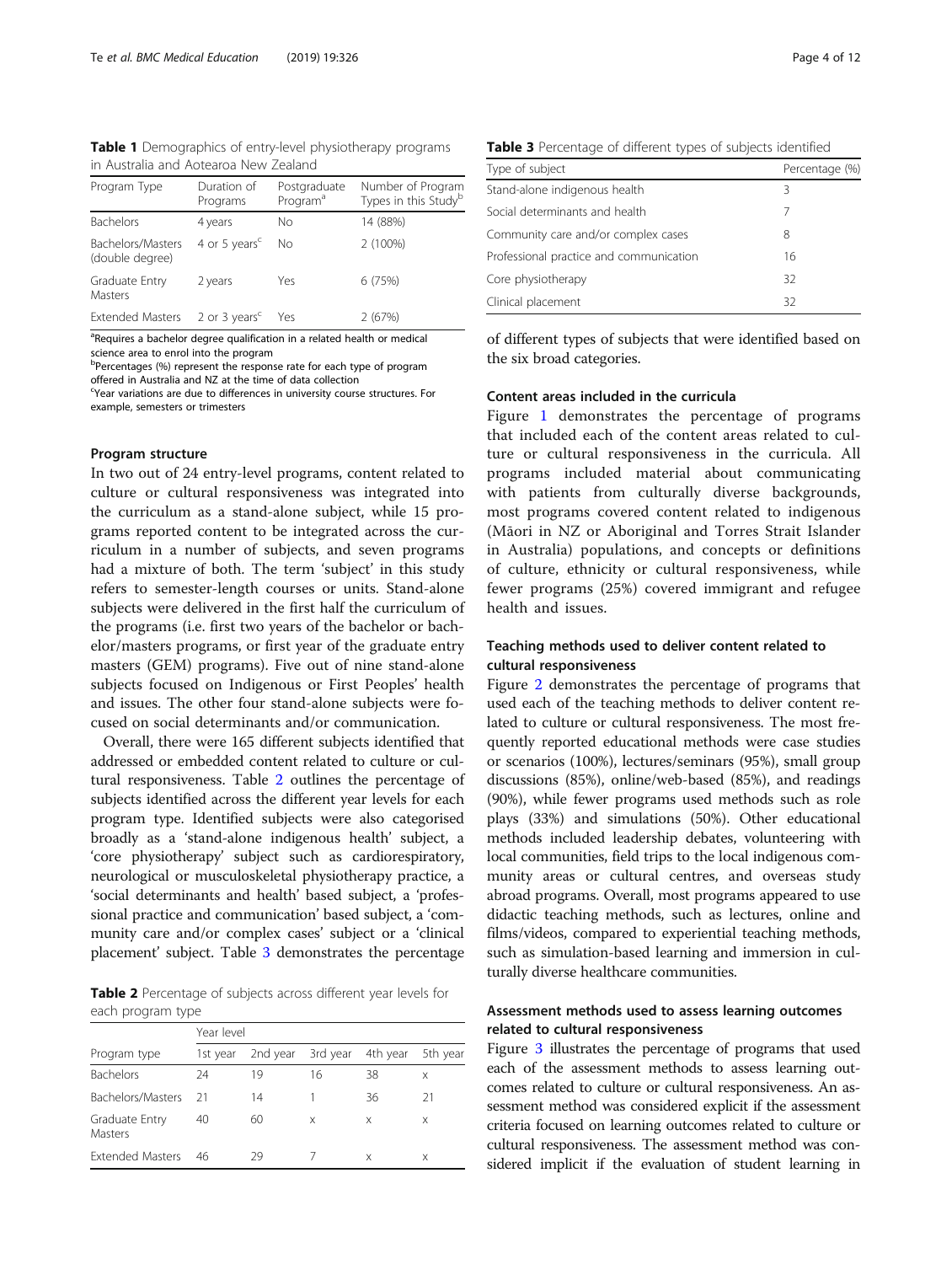<span id="page-4-0"></span>

reference to culture or cultural responsiveness was implied; the assessment criteria focused on learning outcomes not directly related to culture or cultural responsiveness, but potentially influenced by a student's cultural responsiveness. For example, an explicit assessment could be a practical exam evaluating whether cultural factors were considered appropriately during history taking, while an implicit assessment could be a practical exam assessing broad skills such as communication skills and professionalism.

The most frequently reported methods of assessment were written case studies/essays (89%), the use of the Assessment of Physiotherapy Practice (APP), a standardised evaluation tool used by clinical educators in Australia and NZ to assess workplace based performance of entry-level physiotherapy students (89%) [\[51](#page-11-0)], and written exams (short/long questions and multiple choice) (56%). Fewer than half of the programs used practical exams (28%), simulations (22%), and reflection journals (44%) to assess the development of cultural responsiveness. Other types

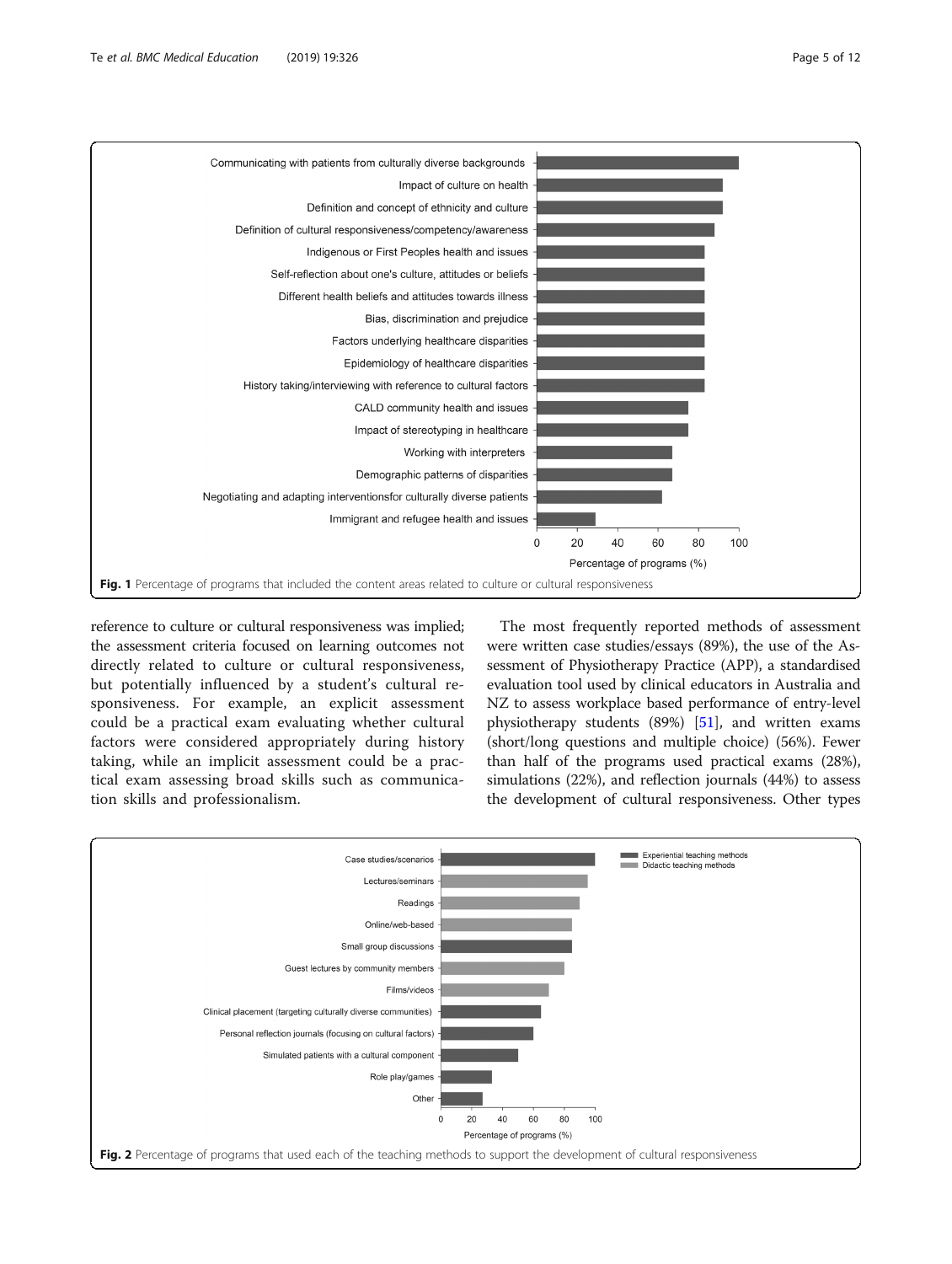<span id="page-5-0"></span>

of assessment methods included student led seminars, journal clubs, debates, or poster presentations. Overall, a greater proportion of implicit assessments were used compared to explicit assessments.

# Perceived value of resources that inform content and teaching

Figure [4](#page-6-0) outlines the percentage of programs that used each of the resources to inform the content and teaching that supports the development of cultural responsiveness and the perceived value of the used resources. The most frequently used resources were theoretical models (89%), and the Physiotherapy Practice Thresholds (83%). However, national policy frameworks (50%), and evidence-based curricula guidelines (44%) were perceived by participants to be the most valuable in informing content and teaching in the programs. Other resources considered extremely valuable by participants included personal experience and expertise from teaching staff who were of a Māori or Aboriginal and Torres Strait Islander background, consultations with local community groups and people working in culturally diverse areas, consultations with the Indigenous or First Peoples engagement unit/liaison from the University, and the University reconciliation action plan for Aboriginal and Torres Strait Islander populations.

#### Open-ended questions

Six main themes were identified from the data which represented participants' perceived challenges integrating educational content and approaches to foster cultural responsiveness. One prominent theme was identified from the data which represented participants' perceptions about the effectiveness of the curriculum to foster cultural responsiveness. These themes are outlined below. Quotes supporting each theme are displayed in Tables [4](#page-7-0) and [5.](#page-7-0)

# Challenges with integrating educational content and approaches

# Perceptions of unimportance

Participants felt that academic staff who perceived cultural responsiveness as unimportant were less likely to focus their teaching on content related to culture or cultural responsiveness. Perceptions of unimportance were related to a lack of understanding, awareness, or interest by academic staff about cultural responsiveness, and because the conventional focus of teaching was based on other topics perceived to be important in physiotherapy.

## Over-crowded curriculum

The limited amount of time available in the curriculum for students to develop competence across the breadth of physiotherapy was perceived to be a significant barrier. Participants found it challenging to find time to include content related to culture or cultural responsiveness, as the curriculum was already crowded with the content required for accreditation and competence in physiotherapy practice.

#### Difficulties with accessing and using resources

Participants found it difficult to access and find appropriate staff [with expertise] to teach content related to culture or cultural responsiveness. In particular, staff of Māori, Aboriginal and Torres Strait Islander or CALD backgrounds were perceived to have expertise. Participants also found it difficult to find relevant resources or use available resources to foster cultural responsiveness.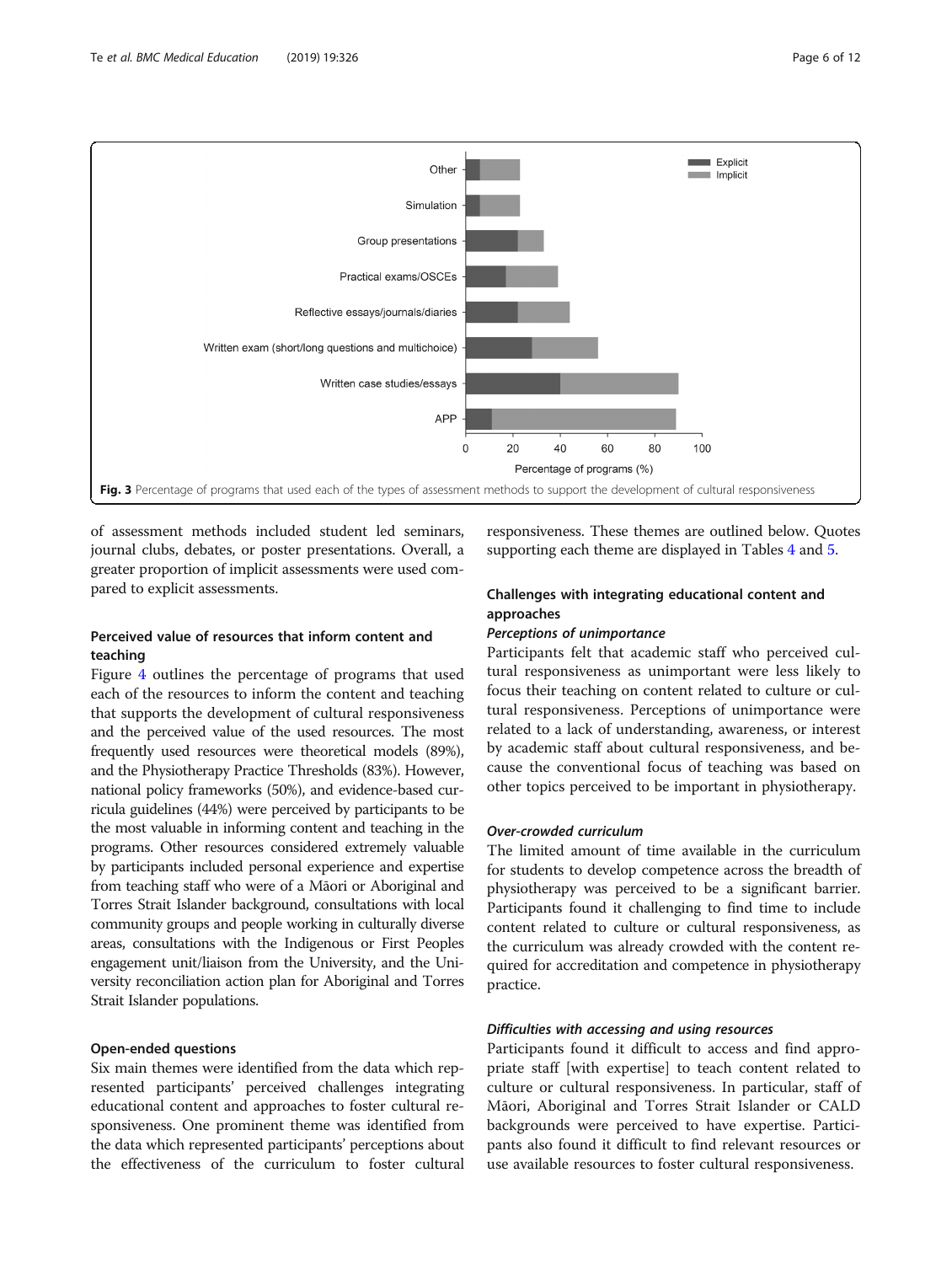<span id="page-6-0"></span>

#### Challenging to teach

Participants found it challenging to teach content related to culture or cultural responsiveness. Participants noted it was challenging to ensure teaching did not stereotype ethnocultural groups and was not tokenistic, covered the breadth of content for many different ethnocultures, and facilitated the development of attitudes and behaviours required to be culturally responsive.

#### Ensuring appropriate integration

Ensuring that material was integrated appropriately in the curriculum was perceived to be a challenge. This was described as being related to uncertainty about how and where to integrate content to best facilitate cultural responsiveness.

#### Students' perceptions of irrelevance

Some participants reported that it was a challenge to instil the importance of cultural responsiveness as students were thought to see culture and culturally responsive practice in physiotherapy as irrelevant or not important.

#### Perceived effectiveness of the curriculum

Participants perceived the curriculum to be effective in fostering cultural responsiveness. Participants felt that the curriculum appeared to facilitate an understanding and awareness of the importance of culture in health among students. However, participants also perceived that there was room for improvement. Potential improvements included teaching students to integrate cultural knowledge into practice and adapt interventions, teaching processes to obtain cultural information, using appropriate assessment methods, and having a greater focus on CALD communities, health promotion and advocacy, and on patient-centred physiotherapy.

# **Discussion**

This is the first study to describe how entry-level physiotherapy programs across Australia and NZ design curricula to foster cultural responsiveness in physiotherapy students. Viewed together, all programs were integrating educational content and approaches related to culture or cultural responsiveness. This is encouraging given that health professionals have a legal and moral obligation to be culturally responsive in their practice and that education during the pre-professional years is considered one strategy to tackle the health inequities and to ensure quality healthcare for indigenous and CALD communities [[1](#page-10-0)]. However, there was variability in the structure, teaching and assessment methods used, and the types of resources used to inform teaching. The majority of programs appeared to rely on didactic teaching methods, along with knowledge based and implicit assessment methods. Additionally, the main challenges reported were that cultural responsiveness was thought to be perceived by academic staff as unimportant and that the curriculum was perceived to be already "overcrowded". Participants also felt there was room for improvement despite perceiving the curriculum to be effective in fostering cultural responsiveness. These findings highlight areas for improvement and should be considered if the profession is to ensure graduates are equipped with the knowledge, skills and the moral foundation to meet the healthcare needs of indigenous and CALD communities.

The variability in curricula across programs potentially reflects the accreditation standards and thresholds statements that programs must meet to ensure that their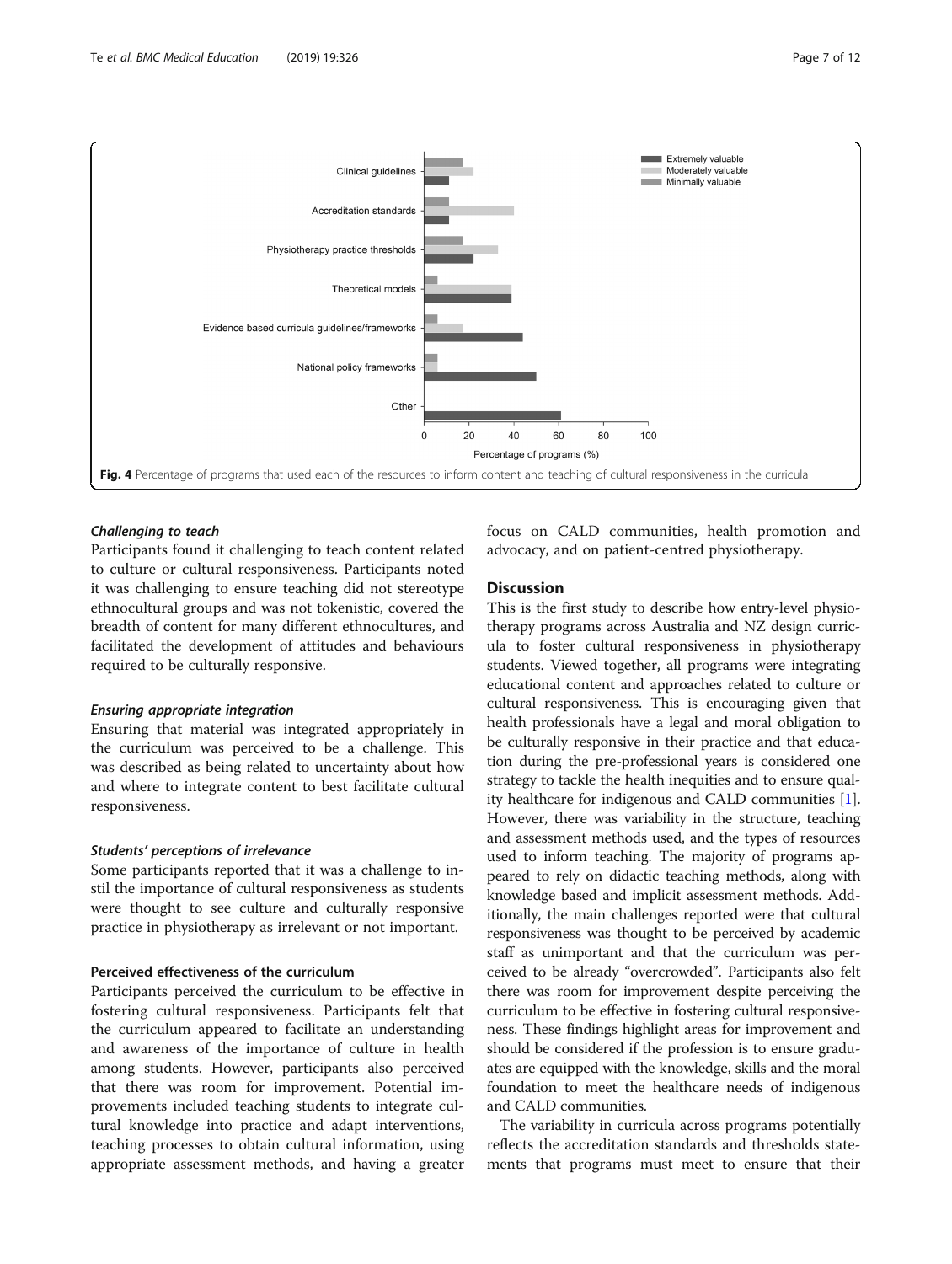| Theme                                          | Sub theme                                                                  | Examples                                                                                                                                                                                                                                                                                                                                                                                                                                                                                                                                 |
|------------------------------------------------|----------------------------------------------------------------------------|------------------------------------------------------------------------------------------------------------------------------------------------------------------------------------------------------------------------------------------------------------------------------------------------------------------------------------------------------------------------------------------------------------------------------------------------------------------------------------------------------------------------------------------|
| Perceptions of unimportance                    | Lack of understanding, awareness<br>and/or interest                        | "I suppose a challenge is the staff designing the program<br>being aware of cultural responsiveness and understanding<br>that and prioritising that in a way they are including it not<br>just in their teaching but their assessment  I suppose it's<br>an understanding of the educators that's the first thing" [P3]                                                                                                                                                                                                                  |
|                                                | Teaching is focused on areas perceived<br>to be important to physiotherapy | "I think there's a lot of drive to include clinical or biomedical<br>content, I quess non patient-centred aspects in the curriculum,<br>and I guess that comes from the history of physiotherapy<br>and the focus on the body  traditionally there's been less<br>attention of peoples' opinions and experience of health, and<br>on population health and social justice " [P5]                                                                                                                                                         |
| Overcrowded curriculum                         |                                                                            | "The next challenge is then sort of getting through the<br>processes and trying to embed it within our programs<br>without it being at the expense of other things we<br>need " [P11]                                                                                                                                                                                                                                                                                                                                                    |
| Difficulty with access and use<br>of resources | Difficult to access and/or find<br>appropriate teaching staff              | "I quess a challenge would be finding lecturers with<br>appropriate skills and expertise in the area" [P18]                                                                                                                                                                                                                                                                                                                                                                                                                              |
|                                                | Difficult with finding and/or<br>using resources                           | " there is a lot of demographic or sociological kind of<br>studies about how cultural groups behave or respond<br>but really there hasn't been a lot of intervention kind of<br>research or trials to look at - if we do this, how does that<br>improve cultural responsiveness? Therefore, it's almost<br>impossible to teach students how to behave [in a] culturally<br>responsive manner." [P1]                                                                                                                                      |
| Challenging to teach                           |                                                                            | " internationally there's very few examples of very strong<br>culturally responsive practice to draw on so it's some way<br>easy to teach around things like health and equity that you<br>can usually demonstrate examples, but to think through and<br>imagine, and create ways of working that are different but are<br>useful to diverse communities that involve sort of flexibility<br>and attentiveness and a change in clinician behaviour and<br>attitude, I think that probably the teaching staff struggle<br>with that" [P6] |
| Ensuring appropriate integration               |                                                                            | " I think that a real challenge is working out how to<br>cover it appropriately and where" [P8]                                                                                                                                                                                                                                                                                                                                                                                                                                          |
| Students' perception of irrelevance            |                                                                            | "I think there's also the perception of students as well,<br>unfortunately they don't see the relevance  that's the<br>case with a number of physiotherapy modalities and<br>techniques, they don't see the relevance to the social<br>side of things" [P17]                                                                                                                                                                                                                                                                             |

<span id="page-7-0"></span>Table 4 Summary of themes - Challenges in integrating content related to culture or cultural responsiveness

graduates are eligible for registration in Australia and NZ [\[9](#page-10-0)]. The accreditation process, using these thresholds and standards, is broad and open, allowing for variability and flexibility in curricula design. Consequently, content areas, and teaching and assessment methods are likely influenced by the local context or personal factors [[52](#page-11-0)– [54\]](#page-11-0). For example, universities located in culturally diverse communities may have a larger focus on cultural factors, or academic staff who have a personal interest in culture or cultural responsiveness may have a greater

Table 5 Summary of themes - Perceived effectiveness of curriculum

| <b>Themes</b>                | Sub themes                                                      | Examples                                                                                                                                                                                                                                                                                                                                                                                                       |
|------------------------------|-----------------------------------------------------------------|----------------------------------------------------------------------------------------------------------------------------------------------------------------------------------------------------------------------------------------------------------------------------------------------------------------------------------------------------------------------------------------------------------------|
| Perceptions of effectiveness | Ability of program to facilitate understanding<br>and awareness | "I think we do  I think our health and wellbeing collaboration<br>is really good at that in terms of exposing our students to a wide<br>range of things, of different groups and trying to get them to<br>really look at healthcare from that person's perspective " [P12]                                                                                                                                     |
|                              | Effective, although room for improvement                        | "Yes  but I think that we can teach students how to adapt their<br>interventions for people, and that's where I don't think we've made<br>that link yet. So how have you changed your management approach<br>of what you actually do to get better patient outcomes, better<br>engagement, better retention in people from culturally diverse<br>backgrounds? So, I think that's what we can do better " [P15] |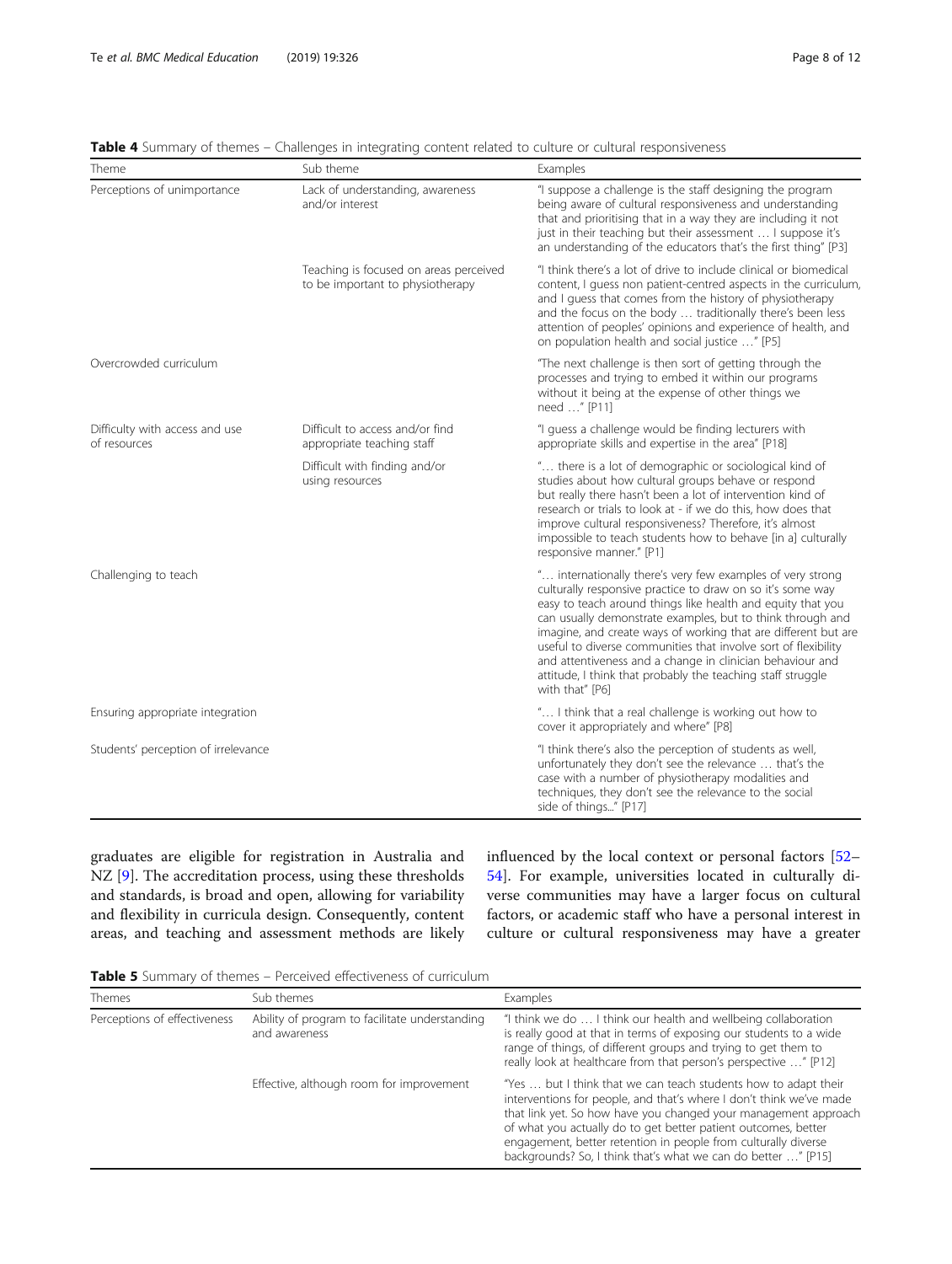focus in their teaching. Additionally, the different sociopolitical dynamics and policies, particularly related to the indigenous communities are likely to have influenced the curricula.

The majority of programs appeared to rely on didactic teaching methods rather than methods facilitating experiential learning. Didactic teaching methods involve instruction and information to the learner, where the learner passively obtains knowledge [[55](#page-11-0)]. Methods that support experiential learning involve facilitating learning through actively engaging the learner in direct experiences, and allowing them to learn through 'doing' and 'reflecting' [\[56\]](#page-11-0). Although the finding of reliance on didactic teaching methods was based on the authors' classification, experiential learning methods such as role plays, simulation and clinical placements with a cultural focus, that provide direct experiences or participatory hands-on activities appeared to be less utilised. The theoretical and conceptual underpinnings of culturally responsive healthcare practice highlight that development occurs through human interaction and involves a process of critical reflection and action [\[57,](#page-11-0) [58\]](#page-11-0). This is because cultural responsiveness involves complex skills such as patient-centred communication and problem solving, and also requires the development of moral reasoning, open-mindedness and a critical consciousness on current practices and the healthcare system [\[57](#page-11-0)–[59\]](#page-11-0). For this reason, experiential learning involving practical or authentic situations are recommended to encourage students to better understand the individuals they may work with, and allow them to practice, reflect on their experiences and see the effects of their actions, and also receive critical feedback [[58](#page-11-0)]. While there is some research demonstrating the successful application and potential benefits of experiential learning approaches, such as community or international service learning in physiotherapy and other health disciplines, these studies do not explore the impact on patient outcomes and ongoing practice beyond graduation [\[60](#page-11-0)–[63\]](#page-11-0). Therefore, research exploring effective teaching methods that lead to improved patient outcomes is required to ensure students learn to effectively support the health of culturally diverse communities.

Cultural responsiveness in students was assessed by most programs using knowledge based assessment methods, compared to practical, reflective or performance based assessment methods. Knowledge based assessments are usually written assessments that test factual recall and applied knowledge. These assessments provide little evidence of actual performance, skill or behaviour, which are considered key components of cultural responsiveness [[2,](#page-10-0) [3](#page-10-0), [64](#page-11-0)]. In contrast, performance based assessments are usually practical tests that assess knowledge, and evaluate actual performance, skill or behaviours [[55,](#page-11-0) [65](#page-11-0)]. In this study, written case studies/ essays and written exams were used in greater proportion to performance based assessments such as practical exams or simulation. The limited use of performance based assessments are also evident in the wider healthcare literature. As such, a majority of studies evaluating the impact of interventions on the development of cultural responsiveness use self-reported questionnaires, which assess knowledge or perceptions. To evaluate the complex skills, and behaviours associated with developing cultural responsiveness, performance based assessments are recommended to assess the ability of students to apply knowledge into practice [[66\]](#page-11-0). However, research is first needed to understand the features of performance based assessments that would provide greater confidence that students have advanced in their development of cultural responsiveness.

How learning outcomes are assessed also influences learning, and assessment of cultural responsiveness in physiotherapy curricula appear to be done implicitly. Implicit assessments obscure the specific learning outcome that students need to successfully learn and then demonstrate. Implicit assessments may also send an unintended message that demonstrating good physiotherapy skills, in general, would result in carryover to performance in contexts with people from indigenous or CALD communities. As such, students may overlook their development of cultural responsiveness, or not demonstrate culturally responsive skills in the implicit assessment task. Despite these concerns, implicit assessments should not be completely disregarded as a process in assessing cultural responsiveness. Many skills in physiotherapy, such as communication and interpersonal skills, are influenced by cultural responsiveness and are difficult to explicitly separate  $[67]$  $[67]$  $[67]$ . Therefore, to adequately assess cultural responsiveness, educators need to ensure that the components and nuances of culture are considered during assessments, and that students are challenged in a cultural context and know they need to learn and demonstrate cultural responsiveness in the broad spectrum of skills required for appropriate patient care [\[7\]](#page-10-0).

Alternatively, explicit assessments assign emphasis to the learning outcomes of interest and highlight the important outcomes students are required to learn and demonstrate [[68](#page-11-0)]. For this reason, explicit assessments are recommended to be included in the curricula [\[68,](#page-11-0) [69](#page-11-0)]. The greater use of implicit over explicit assessments of cultural responsiveness in entry-level physiotherapy curricula found in this study may be due to limited research on valid and reliable methods to assess cultural responsiveness, especially in physiotherapy. That is, it may be easier to assess broad skills, such as communication or interpersonal skills if there is little guidance on how to appropriately and explicitly assess cultural responsiveness. Therefore, future research is needed to understand how assessment methods can be designed and implemented to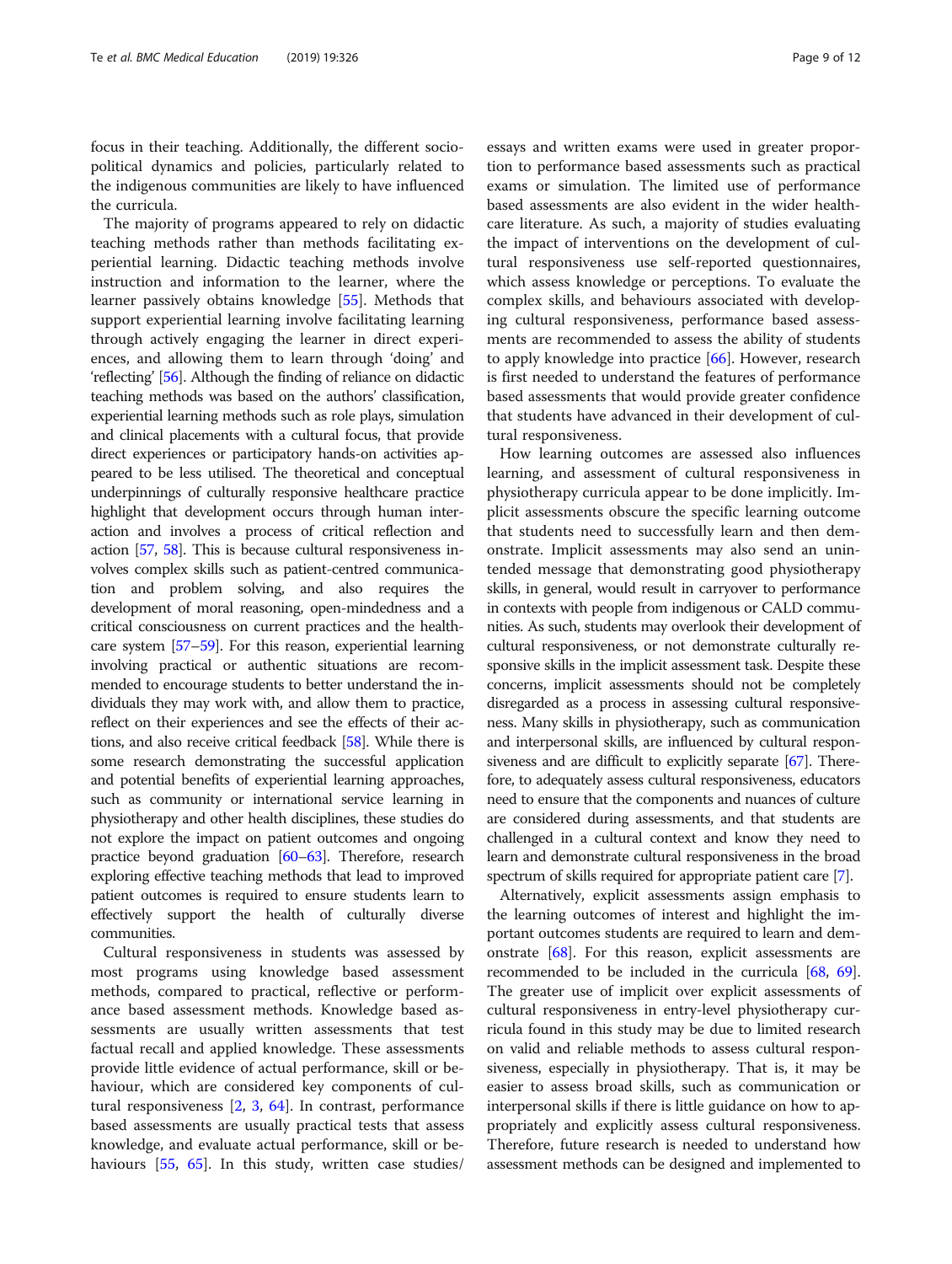validly and reliably assess cultural responsiveness in students. These assessment methods can then be used to effectively support students in developing safe, respectful and appropriate interactions with their patients.

How cultural responsiveness was presented and addressed in the curriculum appeared to depend on the availability of expertise, and knowledge, understanding or interest about the concept of cultural responsiveness among academic staff (Table [4](#page-7-0)). These issues were raised as challenges by the majority of participants, and have also been reported as inhibitors to the successful integration of cultural responsiveness in health education curricula [[70](#page-11-0), [71](#page-11-0)]. Without understanding, being aware, or having an interest in how culture impacts physiotherapy practice, or how interventions can be culturally adapted, academic staff are likely to struggle to facilitate the development of cultural responsiveness in students. Additionally, investment and commitment from staff are considered crucial for creating an environment that supports and advocates culturally responsive practice [[58](#page-11-0)]. Students need explicit 'role models' who send clear messages about the importance of incorporating cultural factors into practice and about the moral obligation of interacting with patients safely and respectfully, promoting human rights and tackling health inequities [[58](#page-11-0), [72](#page-11-0)]. Therefore, future directions may include professional development to support academic staff in fostering cultural responsiveness and to build greater staff awareness, understanding, and commitment in this area.

The challenges of embedding cultural responsiveness in physiotherapy education are understandable as there is a lack of published clinical research outlining culturally responsive best practice interventions for indigenous and CALD populations [[73](#page-11-0)]. While there are tools available in the literature which guide curricula content, such as the Tool for Assessing Cultural Competence Training [[74](#page-11-0)], without evidence to demonstrate how physiotherapy practice can be culturally adapted for culturally diverse populations, designing curricula and understanding how cultural responsiveness should be taught and assessed remains problematic for academic staff [\[73](#page-11-0)]. Future research outlining what culturally responsive physiotherapy practice encompasses, and how evidence-based treatments can be adapted to improve patient outcomes should be considered to guide teaching and practice if the profession is committed to reducing health inequities. Not doing so may result in failure to take proper care of people from culturally diverse communities. Additionally, incorporating community partnerships such as engaging with indigenous and CALD community groups in curriculum development and instruction, and in assessing the appropriateness of physiotherapy treatments is another strategy that can be adopted to guide teaching and practice.

This study had a response rate of 86% and data was collected from  $82\%$  (NZ = 2 (100%), Australia = 22 (81%)) of all physiotherapy programs. The sample was also broad, including undergraduate, graduate entry masters and extended masters programs at public and private universities located in diverse geographical areas. Thus, the sample was representative of the physiotherapy program designs in 2017. However, the findings of this study also need to be considered in light of the following limitations. The results of this study were based on participants' perceptions of their curriculum. There may have been an underestimation or overestimation of the educational content and approaches integrated, especially if participants were not involved directly with delivering material related to culture or cultural responsiveness in the classroom or clinical setting. Also, the structure and type of questions may have limited the degree to which participants provided an in-depth response about the extent or how content related to culture or cultural responsiveness was addressed in the curriculum. Additionally, while the focus group discussion only consisted of academics in one country, the focus group discussion and the questions for the interview guide were informed by the international literature on cultural responsiveness across different health disciplines, which should have captured all key elements. Finally, differences in curricula associated with the content and teaching related to Māori and Aboriginal and Torres Strait Islander populations could exist between NZ and Australia given the socio-political circumstances of each country. In NZ, Māori are acknowledged specifically in their own right as tangata whenua in a nationally diverse population [\[75\]](#page-11-0). Whereas in Australia, Aboriginal and Torres Strait Islander peoples do not have an officially acknowledged status [\[76\]](#page-11-0). This study did not aim to explore culturally responsive curricula solely from a Māori or Aboriginal and Torres Strait Islander perspective, and as such, did not did examine differences between countries. The remarkable social, political and historical contexts surrounding indigenous peoples in Australia and NZ require specific attention. In Australia and NZ, there is a moral obligation to ensure that students and health professionals learn about, understand and respect the history and traditions of indigenous peoples [[13](#page-10-0), [75](#page-11-0)]. This is essential to support reconciliation and to foster culturally responsive practices by ensuring that health professionals understand and respond to how colonialism creates and sustains health inequities [\[77](#page-11-0)]. Therefore, studies specifically exploring Māori and Aboriginal and Torres Strait Islander content related to cultural responsiveness in physiotherapy would be beneficial to evaluate curricula and areas for improvement to tackle health inequities that persist in these communities.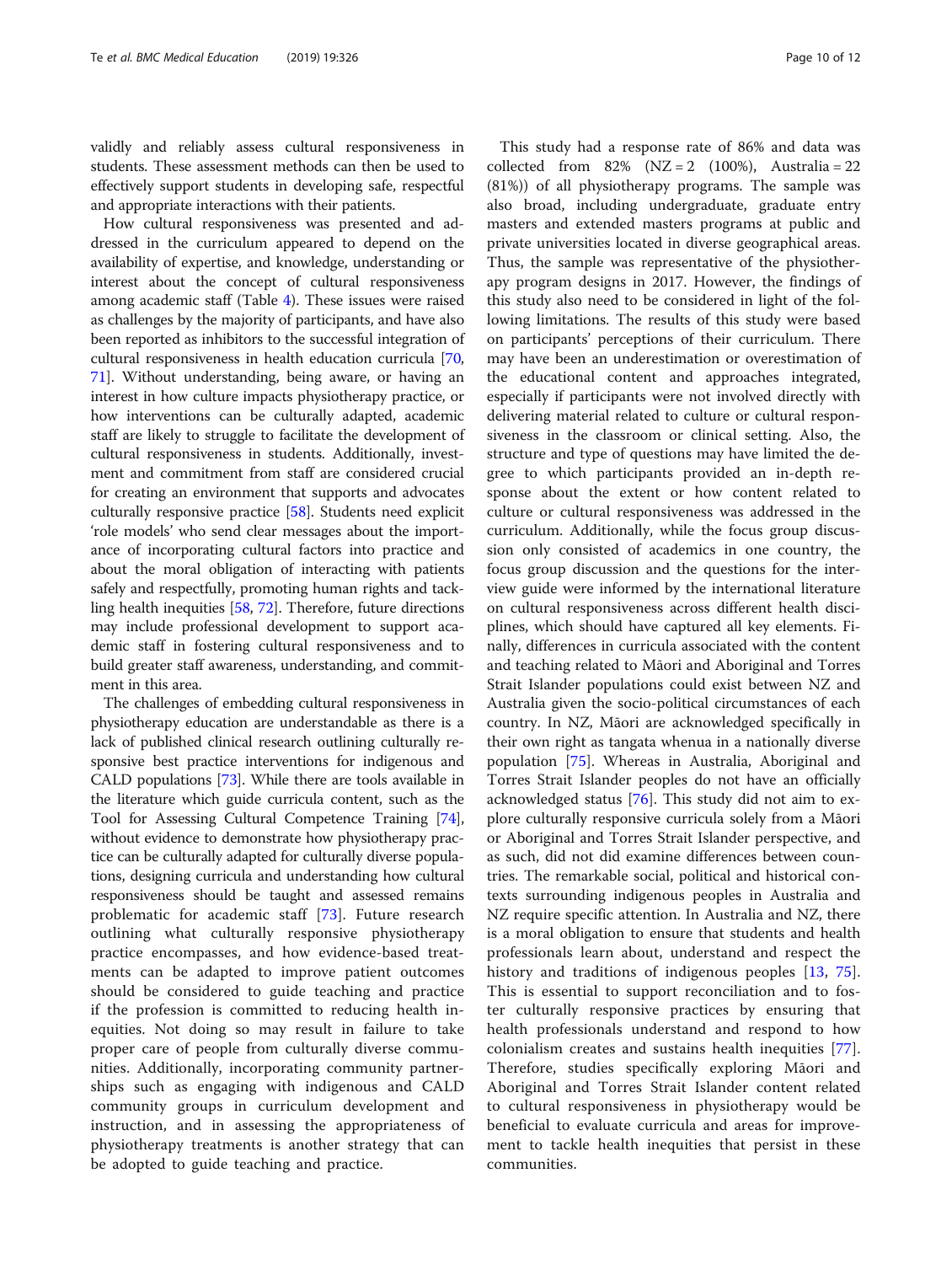## <span id="page-10-0"></span>Conclusion

Health professionals have an ethical and moral responsibility to provide healthcare that supports culturally diverse communities to achieve their maximum health and wellbeing. Appropriate education during the pre-professional years is considered important to develop the foundations needed to support the health of people from these communities. The present study offers the first insight into the learning and teaching of content related to culture and cultural responsiveness in entry-level physiotherapy programs in Australia and NZ. The results of this study demonstrate the integration of educational content and approaches related to culture or cultural responsiveness across all programs, but also highlight potential areas for further evaluation and improvement. These results lay a foundation for how learning and teaching to foster cultural responsiveness among physiotherapy students in Australia and NZ can be improved, with future research evaluating the impact of learning activities, assessments on both development of cultural responsiveness and the subsequent impact on patient outcomes. Finally, while this study is specific to Australia and NZ, these findings may offer insights about the learning and teaching considerations that may be transferrable to physiotherapy education in other countries and health disciplines.

## Additional file

[Additional file 1:](https://doi.org/10.1186/s12909-019-1766-9) Final Interview guide. (DOCX 19 kb)

#### Abbreviations

CALD: Culturally and linguistically diverse; NZ: Aotearoa New Zealand

#### Acknowledgements

The authors would like to thank the participants of this study for their contribution.

#### Authors' contributions

MT designed the study with substantial input from LC and FB. MT collected all the data and performed the data analysis. LC and FB were also involved with the qualitative data analysis. MT drafted the first manuscript, and all authors critically reviewed and provided feedback on the manuscript. All authors have read and approved the final manuscript.

#### Funding

MT is the recipient of an Australian Postgraduate Award (APA) that supports her PhD candidature. The APA is a scholarship funded by the Australian Federal Government that supports postgraduate research training at tertiary institutions in Australia.

#### Availability of data and materials

The datasets used and/or analysed during the current study are available from the corresponding author on reasonable request.

#### Ethics approval and consent to participate

Approval was obtained from the Western Sydney University Human Ethics Committee (Approval No: H11909). Written informed consent was obtained from all participants.

#### Consent for publication

Not applicable.

#### Competing interests

The authors declare that they have no competing interests.

#### Received: 12 December 2018 Accepted: 26 August 2019 Published online: 30 August 2019

#### References

- 1. Betancourt JR. Cultural competence and medical education: many names, many perspectives, one goal. Acad Med. 2006;81(6):499–501.
- 2. Betancourt JR, Green AR, Carrillo JE, Owusu A-FI. Defining cultural competence: a practical framework for addressing racial/ethnic disparities in health and health care. Public Health Rep. 2003;118(4):293–302.
- 3. Saha S, Beach MC, Cooper LA. Patient centeredness, cultural competence and healthcare quality. J Natl Med Assoc. 2008;100(11):1275–85.
- 4. Price EG, Beach MC, Gary TL, Robinson KA, Gozu A, Palacio A, Smarth C, Jenckes M, Feuerstein C, Bass EB. A systematic review of the methodological rigor of studies evaluating cultural competence training of health professionals. Acad Med. 2005;80(6):578–86.
- 5. Babacan H, Gill GK. Developing a cultural responsiveness framework in healthcare systems: an Australian example. Divers Equal Health Care. 2012;9(1).
- 6. Muñoz JP. Culturally responsive caring in occupational therapy. Occup Ther Int. 2007;14(4):256–80.
- 7. Hamilton J. Intercultural competence in medical education essential to acquire, difficult to assess. Med Teach. 2009;31(9):862–5.
- 8. Seeleman C, Suurmond J, Stronks K. Cultural competence: a conceptual framework for teaching and learning. Med Educ. 2009;43(3):229–37.
- 9. Physiotherapy Board of Australia, Physiotherapy Board of New Zealand. Physiotherapy Practice Thresholds in Australia and Aotearoa New Zealand. 2015. [https://physiocouncil.com.au/wp-content/uploads/2017/10/](https://physiocouncil.com.au/wp-content/uploads/2017/10/Physiotherapy-Board-Physiotherapy-practice-thresholds-in-Australia-and-Aotearoa-New-Zealand.pdf) [Physiotherapy-Board-Physiotherapy-practice-thresholds-in-Australia-and-](https://physiocouncil.com.au/wp-content/uploads/2017/10/Physiotherapy-Board-Physiotherapy-practice-thresholds-in-Australia-and-Aotearoa-New-Zealand.pdf)[Aotearoa-New-Zealand.pdf](https://physiocouncil.com.au/wp-content/uploads/2017/10/Physiotherapy-Board-Physiotherapy-practice-thresholds-in-Australia-and-Aotearoa-New-Zealand.pdf). Accessed 6 Aug 2018.
- 10. Ministry of Health. Treaty of Waitangi principles. [https://www.health.govt.nz/](https://www.health.govt.nz/our-work/populations/maori-health/he-korowai-oranga/strengthening-he-korowai-oranga/treaty-waitangi-principles) [our-work/populations/maori-health/he-korowai-oranga/strengthening-he](https://www.health.govt.nz/our-work/populations/maori-health/he-korowai-oranga/strengthening-he-korowai-oranga/treaty-waitangi-principles)[korowai-oranga/treaty-waitangi-principles](https://www.health.govt.nz/our-work/populations/maori-health/he-korowai-oranga/strengthening-he-korowai-oranga/treaty-waitangi-principles) (2014). Accessed 20 Sept 2018.
- 11. Health Practitioners Competence Assurance Act 2013 No 48 (NZ).
- 12. Australian Government. The people of Australia Australia's multicultural policy. Canberra. 2011; [https://archive.homeaffairs.gov.au/trav/life/](https://archive.homeaffairs.gov.au/trav/life/multicultural/australias-multicultural-policy-history) [multicultural/australias-multicultural-policy-history.](https://archive.homeaffairs.gov.au/trav/life/multicultural/australias-multicultural-policy-history) Accessed 12 Sept 2018.
- 13. Australian Goverment. Department of Health and Ageing. National Aboriginal and Torres Strait islander health plan 2013–2023. Department of Health and Ageing: Canberra; 2013. [http://www.health.gov.au/natsihp.](http://www.health.gov.au/natsihp) Accessed 12 Sept 2018
- 14. Lee TS, Sullivan G, Lansbury G. Physiotherapists' perceptions of clients from culturally diverse backgrounds. Physiotherapy. 2006;92(3):166–70.
- 15. Lee TS, Sullivan G, Lansbury G. Physiotherapists' communication strategies with clients from cultural diverse backgrounds. Adv Physiother. 2006;8(4):168–74.
- 16. Lee TS, Lansbury G, Sullivan G. Health care interpreters: a physiotherapy perspective. Aust J Physiother. 2005;51(3):161–5.
- 17. Dolhun EP, Munoz C, Grumbach K. Cross-cultural education in US medical schools: development of an assessment tool. Acad Med. 2003;78(6):615–22.
- 18. Stewart M. Cultural competence in undergraduate healthcare education: review of the issues. Physiotherapy. 2002;88(10):620–9.
- 19. Tervalon M. Components of culture in health for medical students' education. Acad Med. 2003;78(6):570–6.
- 20. Carrillo JE, Green AR, Betancourt JR. Cross-cultural primary care: a patientbased approach. Ann Intern Med. 1999;130(10):829–34.
- 21. Babyar S, Sliwinski M, Krasilovsky G, Rosen E, Thornby M, Masefield J. Survey of inclusion of cultural and gender issues in entry-level physical therapy curricula in New York state. J Phys Ther Educ. 1996;10:53–62.
- 22. Azad N, Power B, Dollin J, Chery S. Cultural sensitivity training in Canadian medical schools. Acad Med. 2002;77(3):222–8.
- 23. Dogra N, Conning S, Gill P, Spencer J, Turner M. Teaching of cultural diversity in medical schools in the United Kingdom and Republic of Ireland: cross sectional questionnaire survey. Bmj. 2005;330(7488):403–4.
- 24. Onyoni EM, Ives TJ. Assessing implementation of cultural competency content in the curricula of colleges of pharmacy in the United States and Canada. Am J Pharm Educ. 2007;71(2):24.
- 25. Pinikahana J, Manias E, Happell B. Transcultural nursing in Australian nursing curricula. Nurs Health Sci. 2003;5(2):149–54.